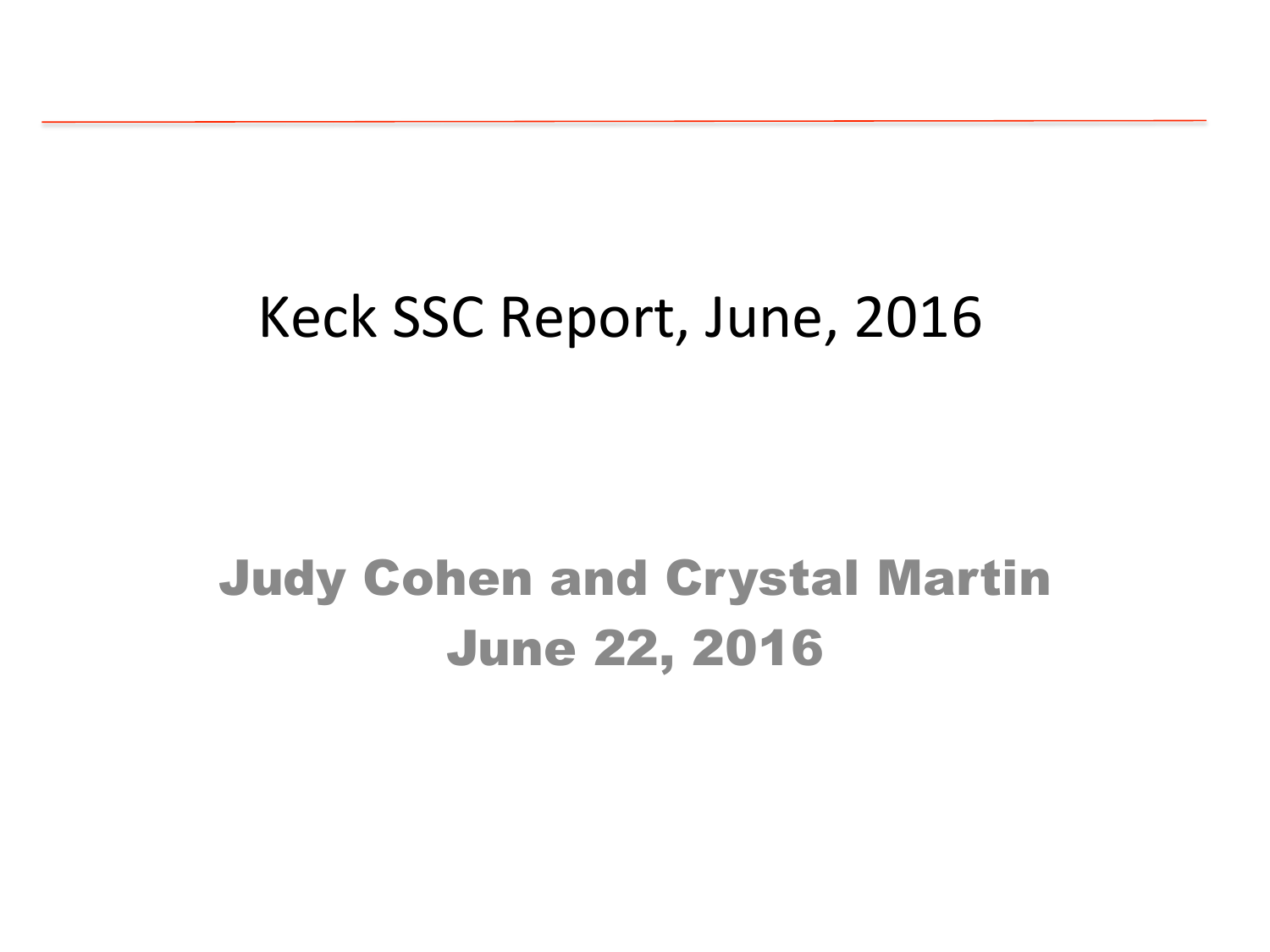- Many thanks to Crystal Martin who is retiring as the UC Keck SSC co-chair after 4 years of service.
- SSC supports the directors recommendation of Aaron Barth and Jean Brodie as SSC members from UC, with Jean Brodie becoming UC SSC co-chair.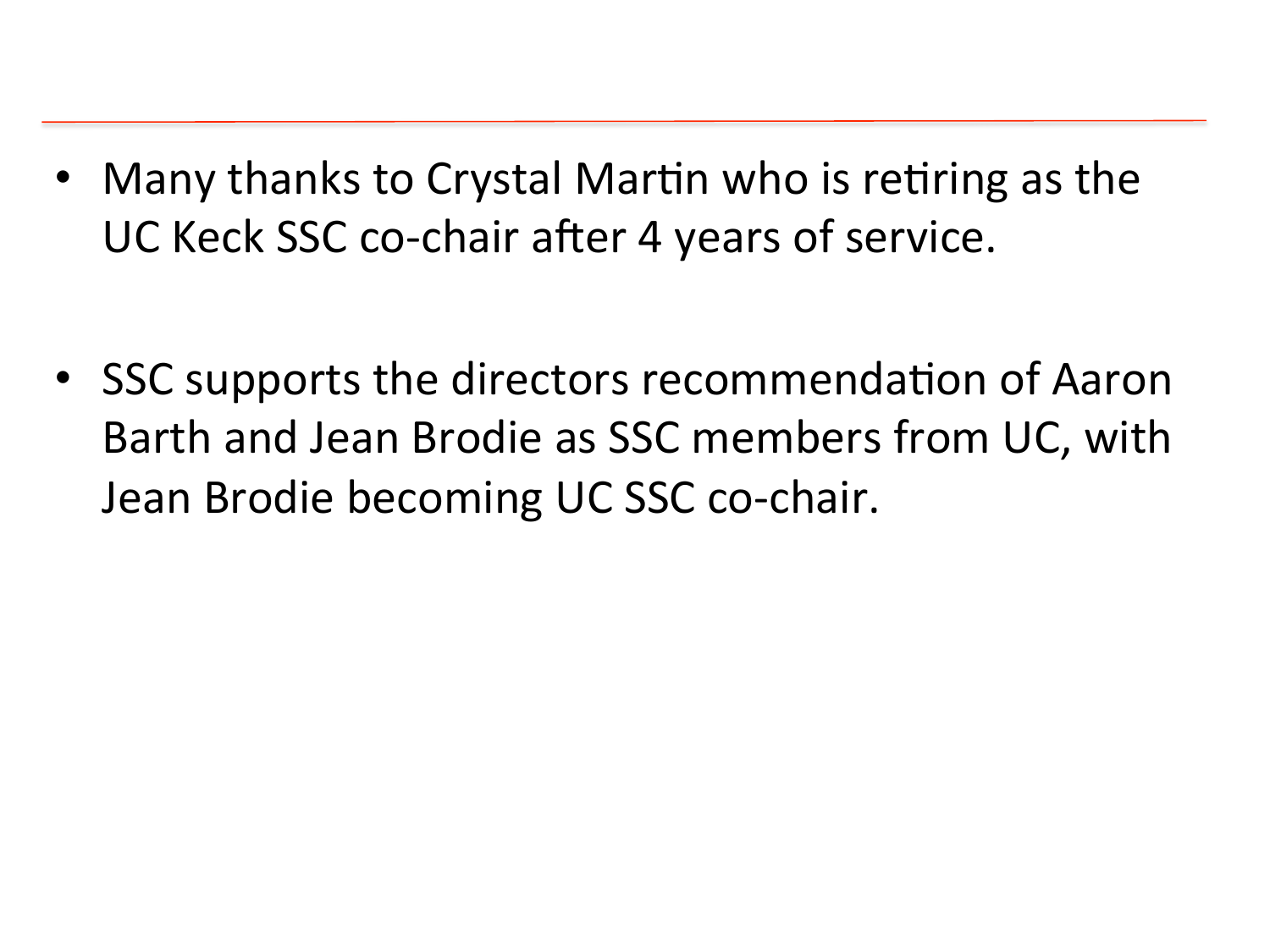#### Recommendations to CARA Board and Highlights

The SSC recommends adoption of the Keck Strategic Plan, with minor modifications and rearrangement of the text in the introduction (to be completed within 1 week)

The SSC recommends actions detailed below on the 5 submitted white papers.

The SSC is very pleased with the great results from the implementation of the TCS upgrade on K2, and looks forward to the completion of this project in FY2016.

The SSC is very pleased with the success of the Deimos repair mission, which has significantly improved the reliability of the grating positioning and cut down on time lost to faults.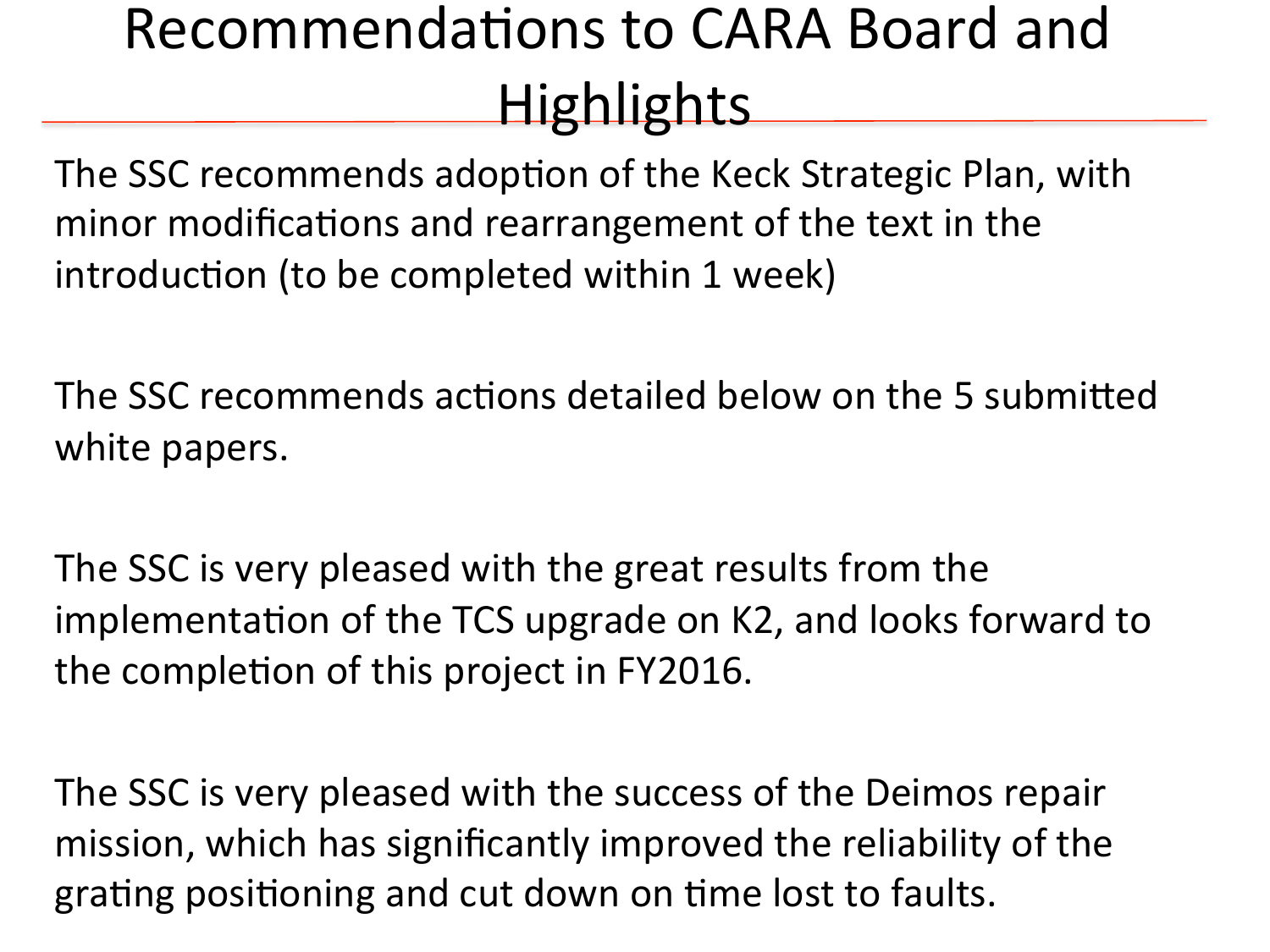# Keck Scientific Strategic Plan

- Many thanks to Anne Kinney for guiding this effort and writing the document.
- Process involved widespread input from community.
- Strategic planning process was driven by WMKO/ COO/UCO Directors.
- Outcome
	- 1. General agreement about instrument priorities.
	- 2. SSC is carrying out further tuning of written document's introduction to be finished in 1 week.
	- 3. Professional writer to produce version for funders.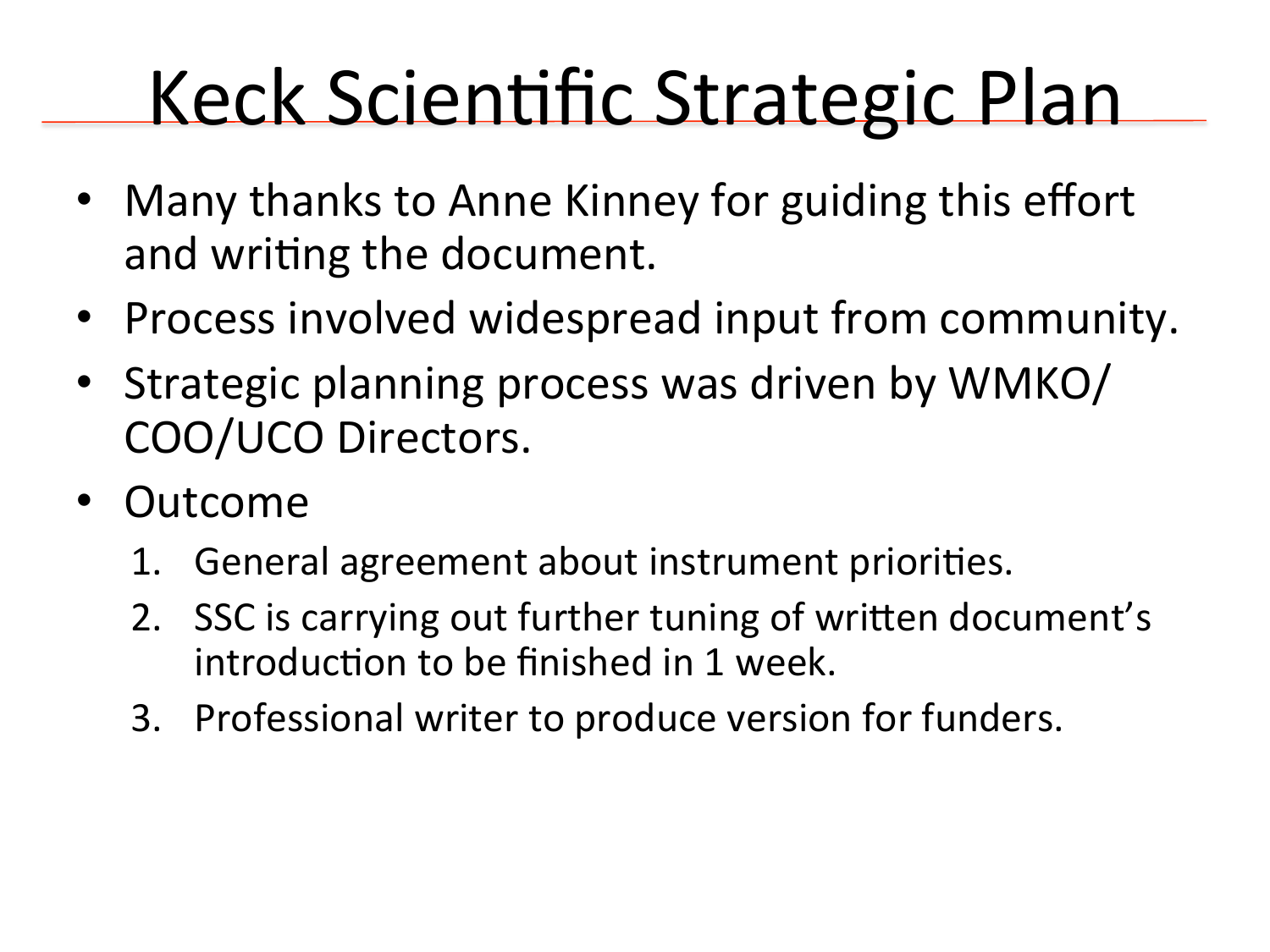## Keck SSP Priorities - unranked

| <b>Instruments</b>                                                                                                                                 | <b>Notional</b><br><b>First Light</b> | <b>Supports</b>                                                                    |
|----------------------------------------------------------------------------------------------------------------------------------------------------|---------------------------------------|------------------------------------------------------------------------------------|
| <b>Keck Planet Finder (KPF)</b>                                                                                                                    | 2020                                  | Exo-planets, JWST, WFIRST, TMT                                                     |
| <b>Keck All sky Precision AO (KAPA)</b>                                                                                                            | 2019                                  | Exo-planets, JWST, TMT                                                             |
| <b>Upgrades, Enhanced Capabilities</b>                                                                                                             |                                       |                                                                                    |
| <b>NIRSPEC PRV</b>                                                                                                                                 | 2018                                  | Exo-planets, Push limits of FOS                                                    |
| Keck Observatory Archive (KOA), DRP                                                                                                                | Ongoing                               | Maximize scientific impact, Efficiency of<br>operations                            |
| <b>AO PSF Facility</b>                                                                                                                             | 2018                                  | Maximize scientific impact                                                         |
| <b>Design Studies</b>                                                                                                                              |                                       |                                                                                    |
| Highly multiplexed, highly sensitive spectroscopy<br>(e.g. doubling of DEIMOS FoV, detector upgrades,<br>grating upgrades, etc.                    |                                       | WFIRST, Euclid, TMT, Push limits of FOS                                            |
| <b>High Contrast AO (HCAO)</b>                                                                                                                     |                                       | Exo-planets, JWST, Subaru synergy, maximize<br>science impact                      |
| Next generation instruments (e.g. Super NIRSPEC,<br>Dream Machine, larger format IFU for AO, wide field<br>UV imager)                              |                                       | Exo-planets, JWST, TMT, AO                                                         |
| GLAO, performance gains, cost of implementation on<br>one or both telescopes, investigate performance of<br>current suite of MOS's with GLAO, etc. |                                       | JWST, WFIRST, Euclid, TMT Improve efficiency<br>of ops, maximize scientific impact |
| Deployable tertiaries (mirror and/or dichroic)                                                                                                     | 34.3040                               | JWST, WFIRST, TDA, Efficiency of operations,<br>maximize scientific impact         |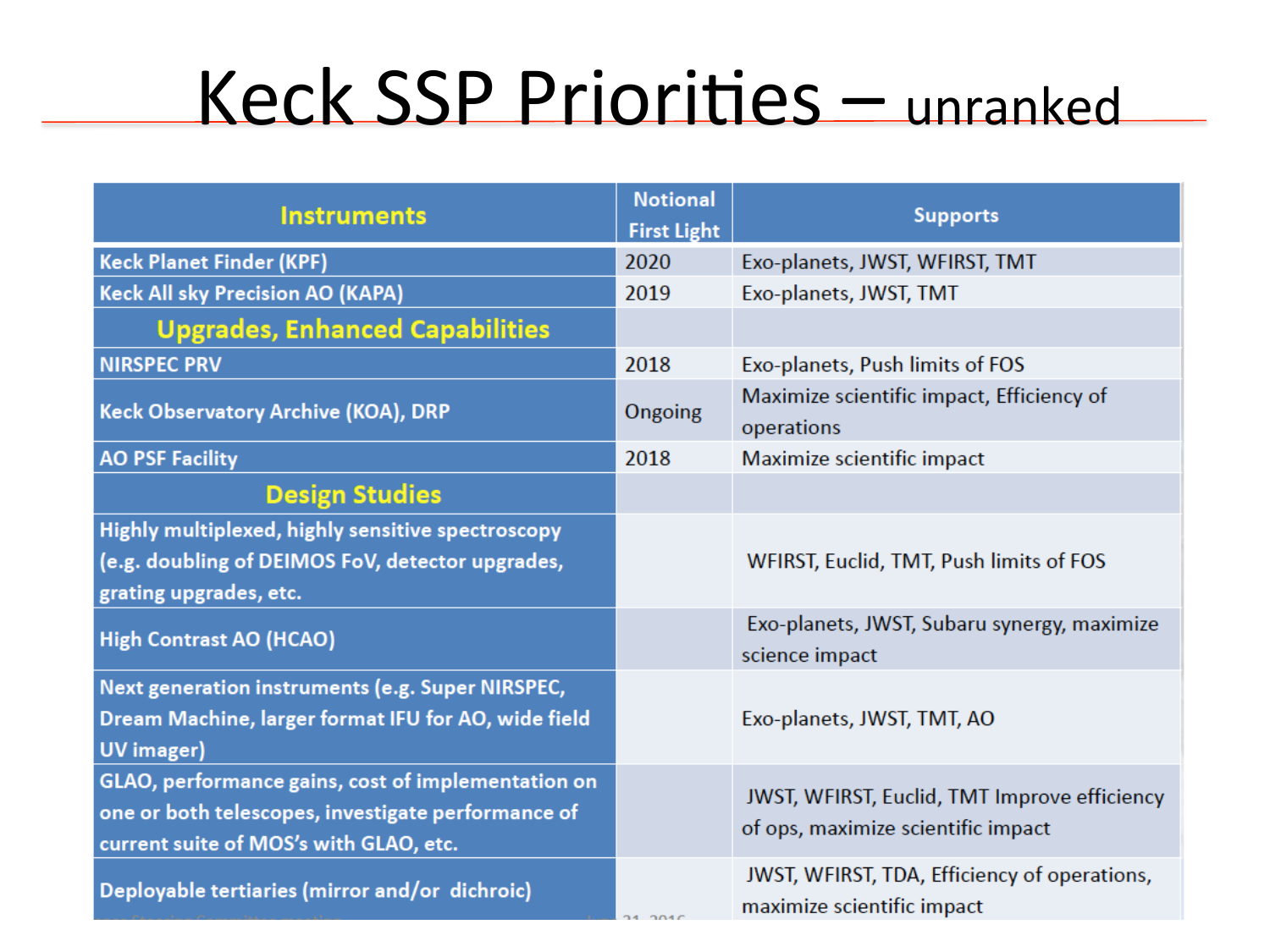### WMKO Observatory Report (1)

- Keck continues to ramp up Maunakea outreach: meetings with Governor, community leaders, and contributing to community outreach
	- $-$  Contested permit hearings for TMT planned for June through summer
	- $-$  PUEO, a local island organization of native Hawaiians, formed to support astronomy on Big Island
	- $-$  Decommissioning started on CSO and Hoku Kea telescope, although there have been some community protests AGAINST decommissioning
	- Top 5 FY17 priorities are routine operations, segment repair, completion of KCWI-blue, OSIRIS imager upgrade, and completion of K1 deployable tertiary
- KAPA NSF MSIP proposal was not funded, still waiting to hear on K2 IR wavefront sensor, NIRSPEC PRV upgrade. Now soliciting private funding to complete the Keck planet finder and KAPA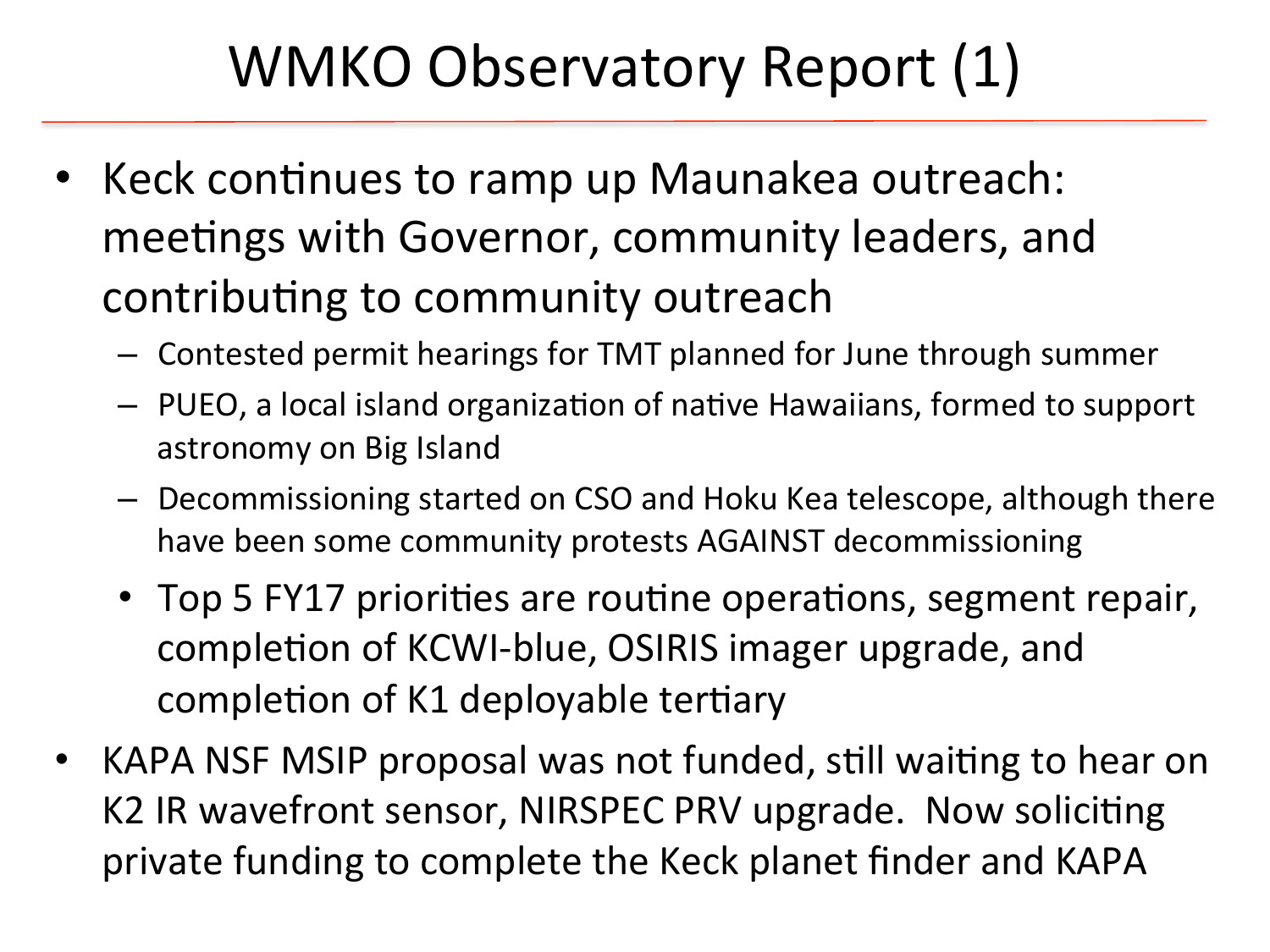### **Other News**

- **Staff Updates** 
	- $-$  Hien Tran --- leaving for STScl
	- $-$  Two experienced new support astronomers: Josh Walawender and Percy Gomez
- FY2017 Plan consistent with 5 yr plan
	- $-1$  yr. PSF reconstruction funding from UCOP
	- $-$  Keck Planet Finder (KPF, formerly known as SHREK) approved and funded through preliminary design review
	- Pending: NIRSPEC PRV, Keck II AO, fiber injection. ~2.4 FTE
	- $-$  Numerous on-going efforts:, including DRPs, NIRSPEC detector upgrade, infrastructure improvements, photovoltaic system at summit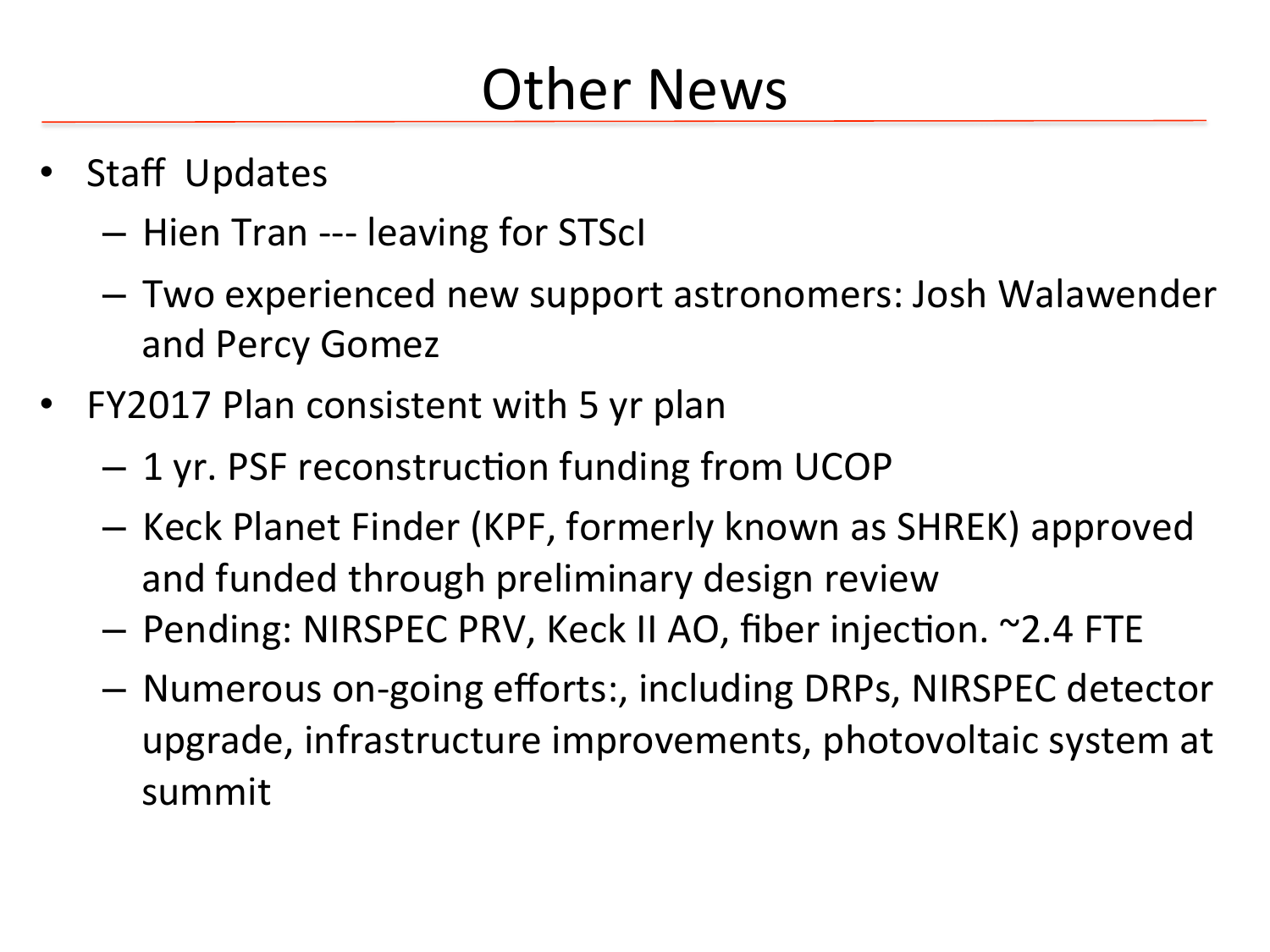#### Instrument Projects

- KCWI-B is mostly on (replanned) schedule; will begin testing  $\sim$ July 1 and shipping is scheduled for October
- KCWI-Red project is being reviewed prior to commencing; hope to start in September
- Keck I Deployable Tertiary passed DDR
- OSIRIS DRP Hack-a-thon held at UCLA in May; progress made on identifying problems, but not all problems fixed. Updated DRP posted to Github. WMKO will announce DRP status on OSIRIS website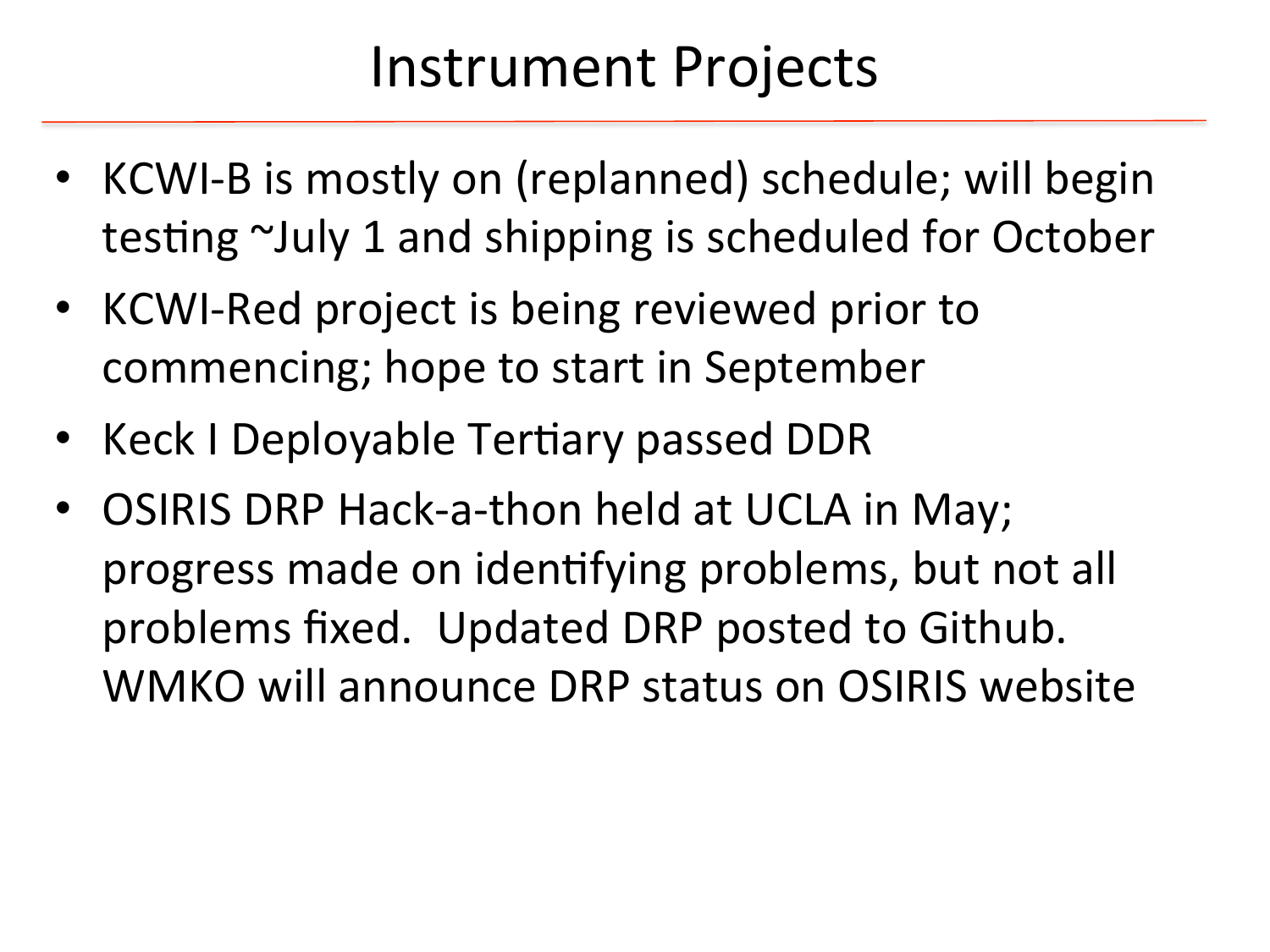### NIRES

- Major problem with H2RG detector is now on path to solution
- Remaining critical work items
	- Get DSP code into final form
	- $-$  Measure flexure; will take several weeks
- *Tentative ship date: Sep 2016, after pre-ship review*
- As before, observatory plans for first light and shared risk science to be made once ship date is firm.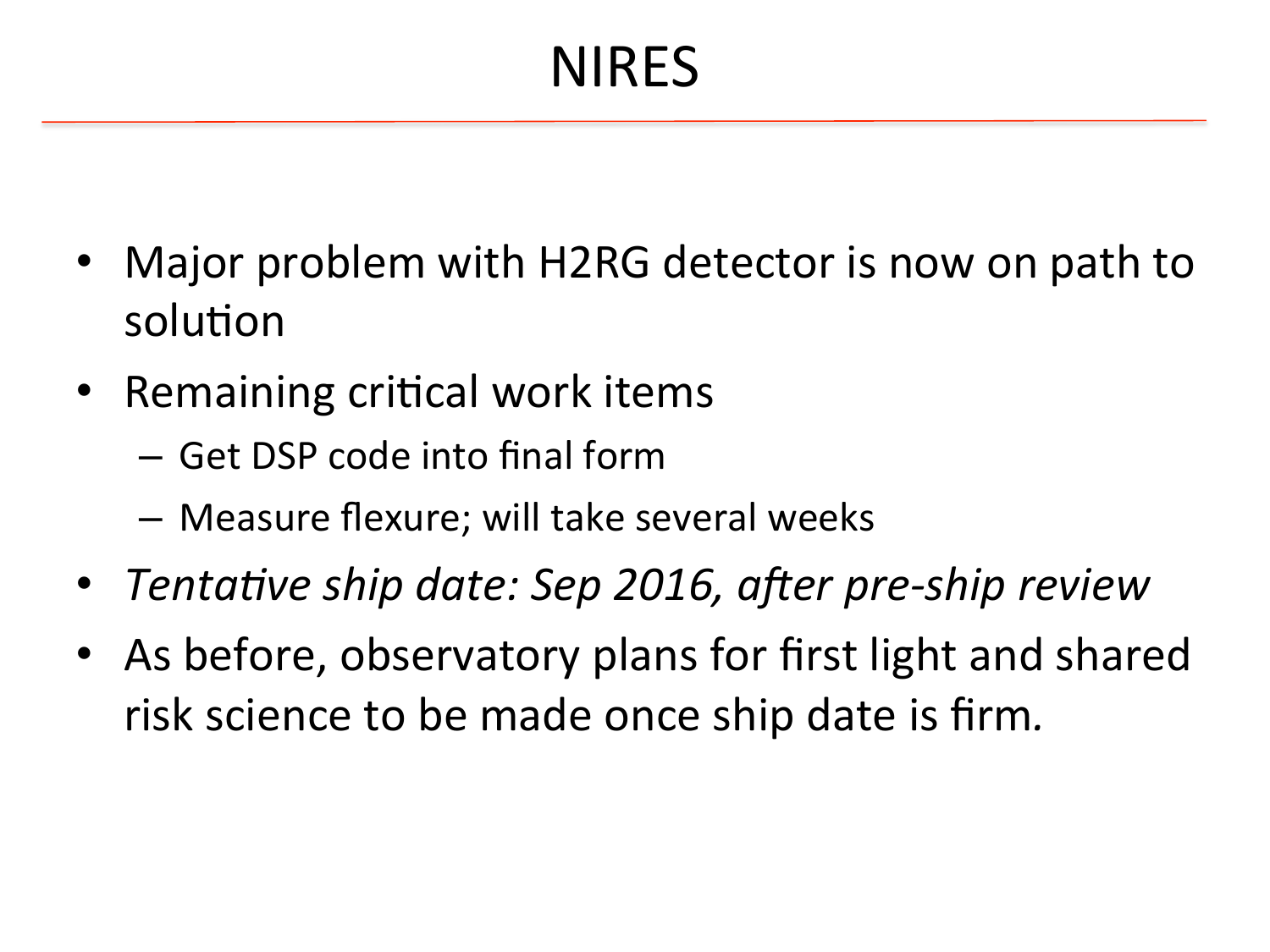### KCWI-B

- Organized list of optical, electronic, software issues that are being worked through.
- Problems and Concerns:
	- Loose detector nod-and-shuffle linkage requires further testing
	- Contaminants and particulates on COL and FM1 mirrors traced to large optic purge line.
- Increase in slope of funding, and reach budget allocation at end of Jun 2016.
- Second half of August will be major testing push.
- Pre-ship review on Oct. 10, 2016
- Ship to Keck end of Oct 2016, consistent with the major replanned schedule
- Eager to see results of KSAT testing data reduction pipeline
- Plan to ramp up KCWI-R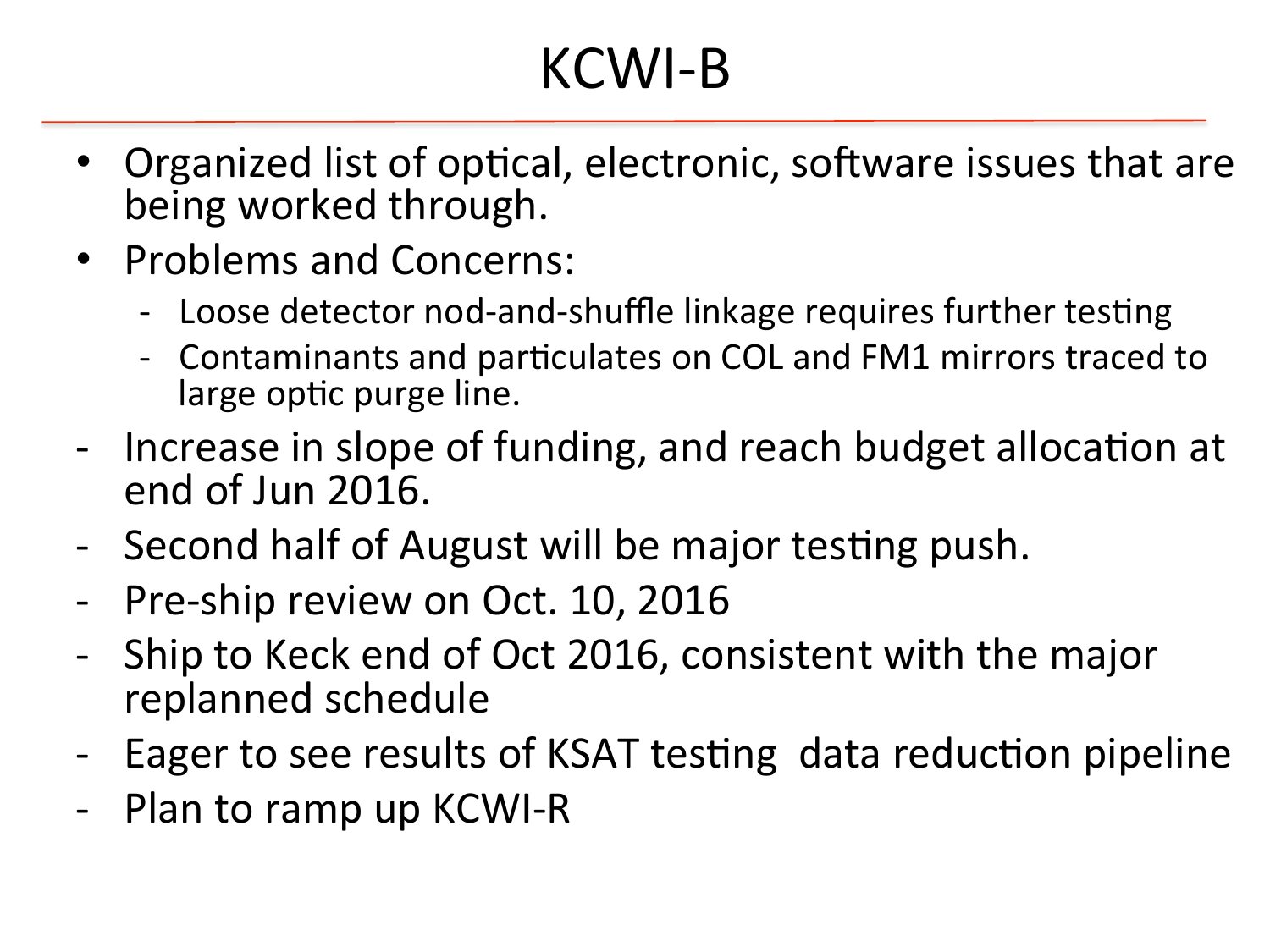#### Telescope Projects

- Primary mirror segment repair production review passed in March; on schedule and budget for mid-2019 completion
- TCS upgrade completed on K2, in-progress (all hardware deployed) on K1. RMS pointing  $< 1.5$ " RMS !!
- LGS AO operations resumed in April on K2. 10x signal return vs old laser, laser completed on-time & budget.
- DEIMOS servicing successful; no time lost since servicing due to grating drive
- Primary mirror communications system upgrade in design and preliminary test
- Median telescope seeing consistently  $\sim$ 0.67" in the visible over past 15.5 years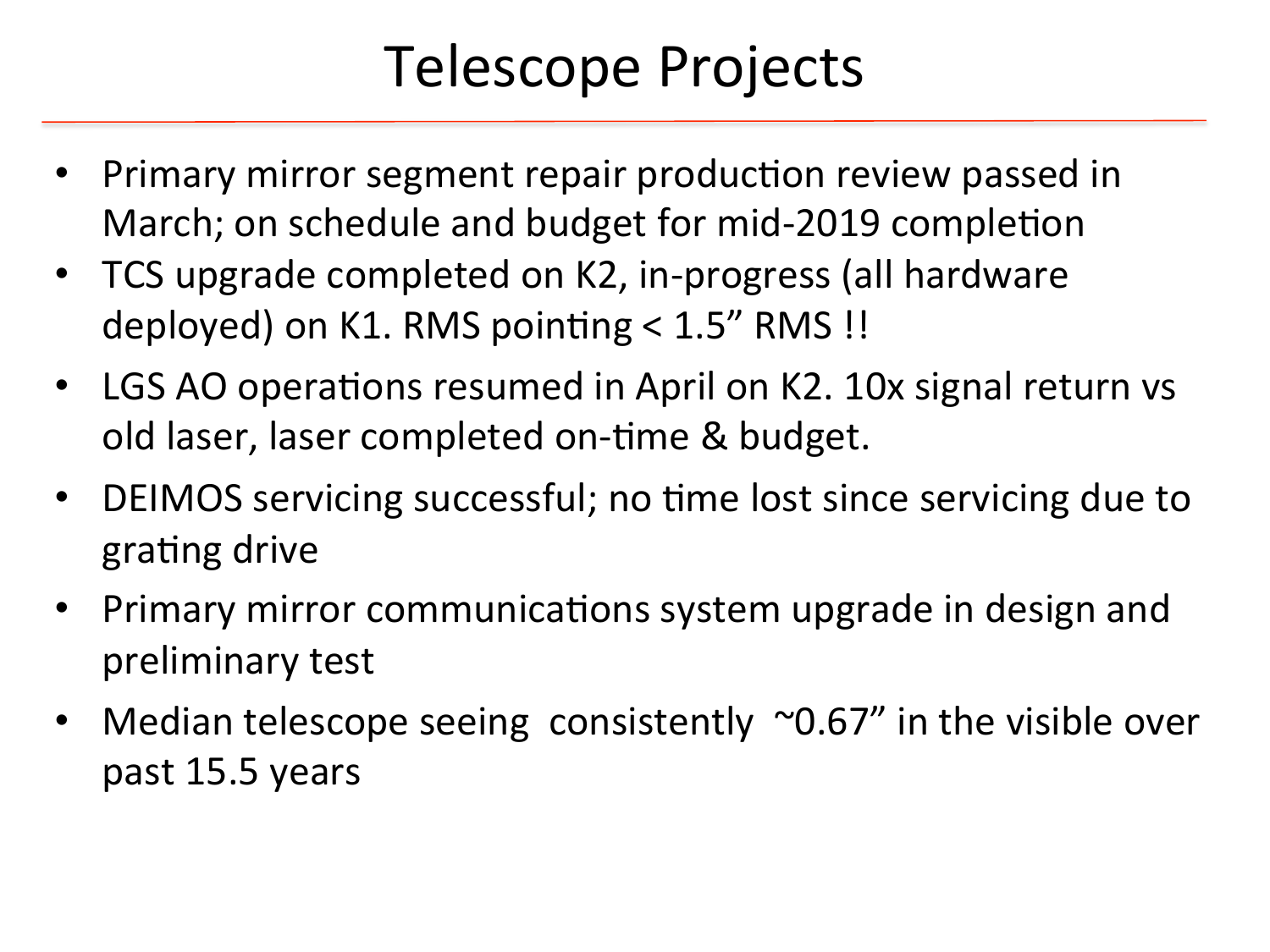#### Proposed ToO & Cadence Plan

- UC and CIT have implemented internal ToOs for many years. Cross-institution ToOs introduced for 2016A: one ToO executed so far
- K1DM3 will arrive in 2017B. To fully implement our commitment to NSF, we need to further develop cross-institutional ToO and cadence policies.
- Guiding principles for new pilot program:
	- $-$  Single policy for all partners
	- $-$  Modest changes to current model
	- Keep it simple
	- $-$  Monitor lost time from instrument changes, observer changes, etc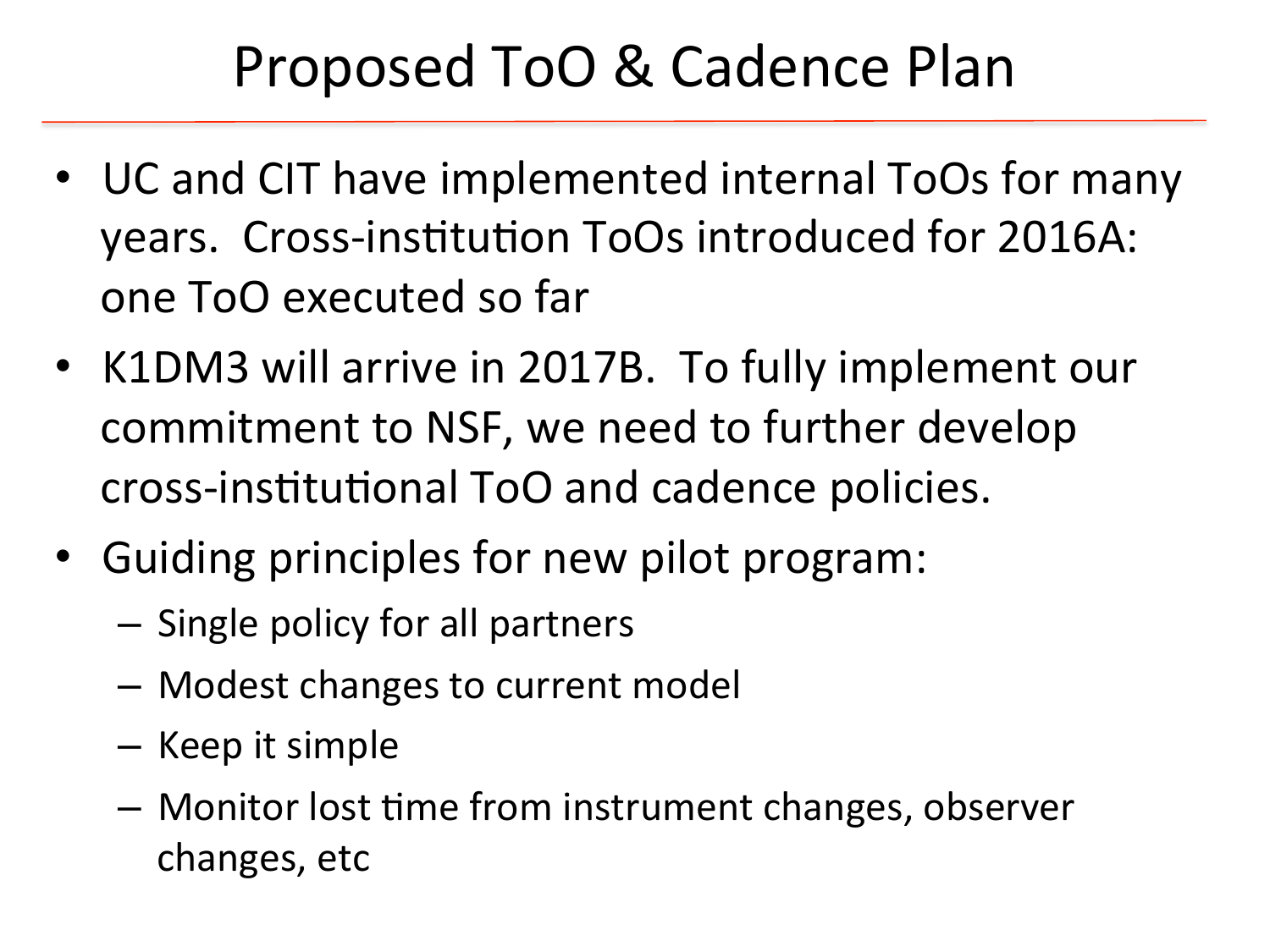#### New ToO and Cadence Policies

- SSC proposes to expand UC-CIT ToO policy to all partners.
	- Single WMKO website for triggers
- SSC proposes to implement new scheduling plan which will make scheduling  $\frac{1}{2}$  and  $\frac{1}{4}$  nights easier
- SSC plans a new snapshot program with maximum total clock time of one hour.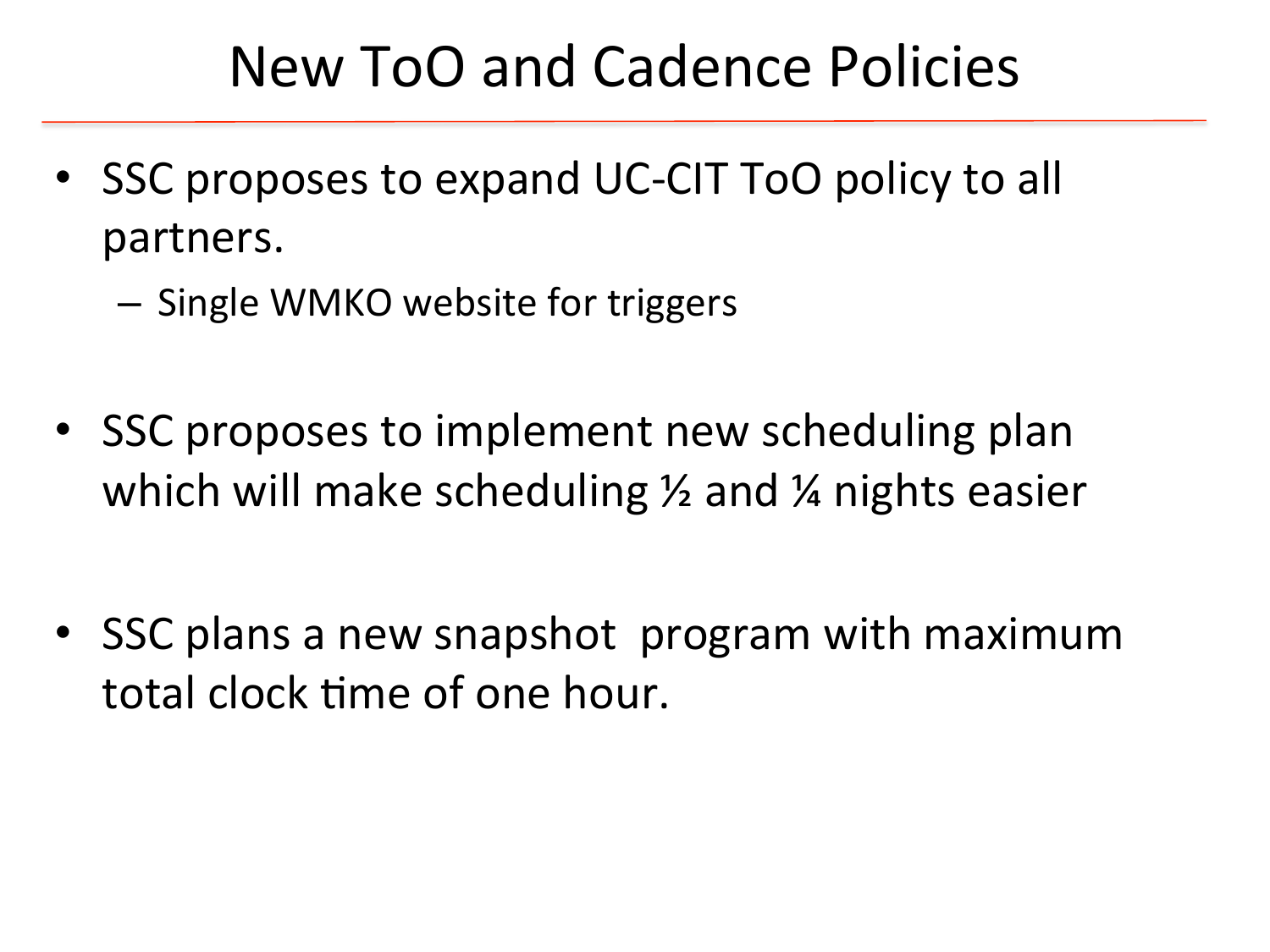#### Proposed ToO and Cadence Pilot

#### **Keck-wide partnership ToOs**

- $-$  Expand existing UC-CIT policy to all partners
- Protect small allocations ( $\leq$  % night exempt)
- $-$  Propose cost of 2 $\times$  real time; correct imbalances each semester

• Accounts for interrupts occurring only in good weather

#### **Keck-wide cadence scheduling**

- $-$  Partial ( $\frac{1}{2}$  and  $\frac{1}{4}$ ) night scheduling already accepted
- $-$  New snapshot program for short (<1 hour) observations needed for science. Preference for start or end of night
- If these do not fit into schedule, make room by distributing  $\sim$ 10% of full nights into partial nights or by trimming allocations by not more than 1 hour, in consultation with each partner.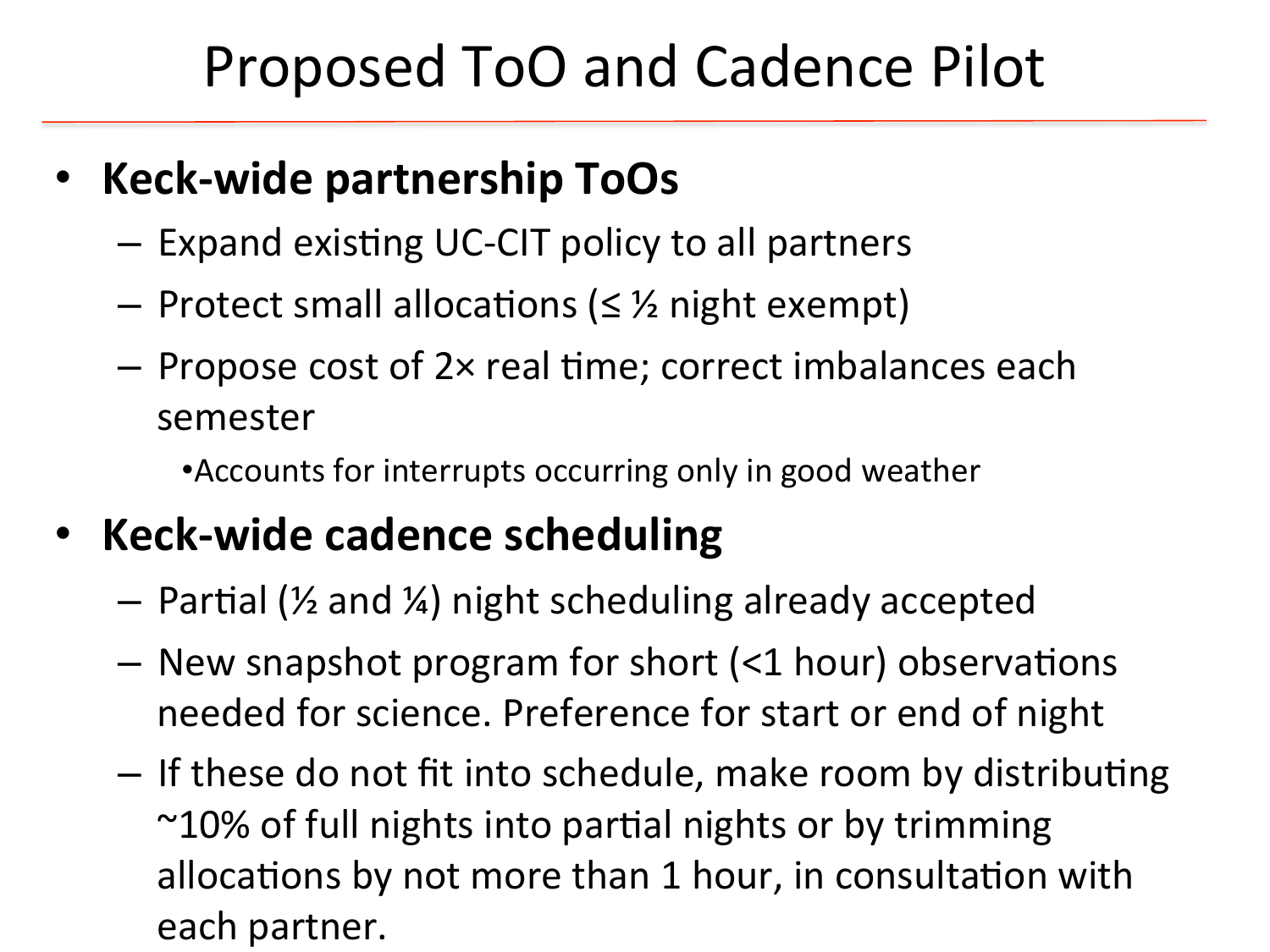#### Pilot Program Goals and SSC Comments

- Do unique science not possible now
- Learn how to schedule fractional nights better across partners
- Determine community demand for TDA components
	- $-$  Establish caps on ToOs and snapshots in advance to reduce impact to schedule and classical programs
- Digest results to best prepare for TDA with the K1 deployable tertiary in 2017B and beyond
- SSC felt that 1 year was not long enough; consensus for a 2-year pilot program with a review after 1 year
- Total number of partnership ToOs + snapshots will be capped at sum of 6/partner each semester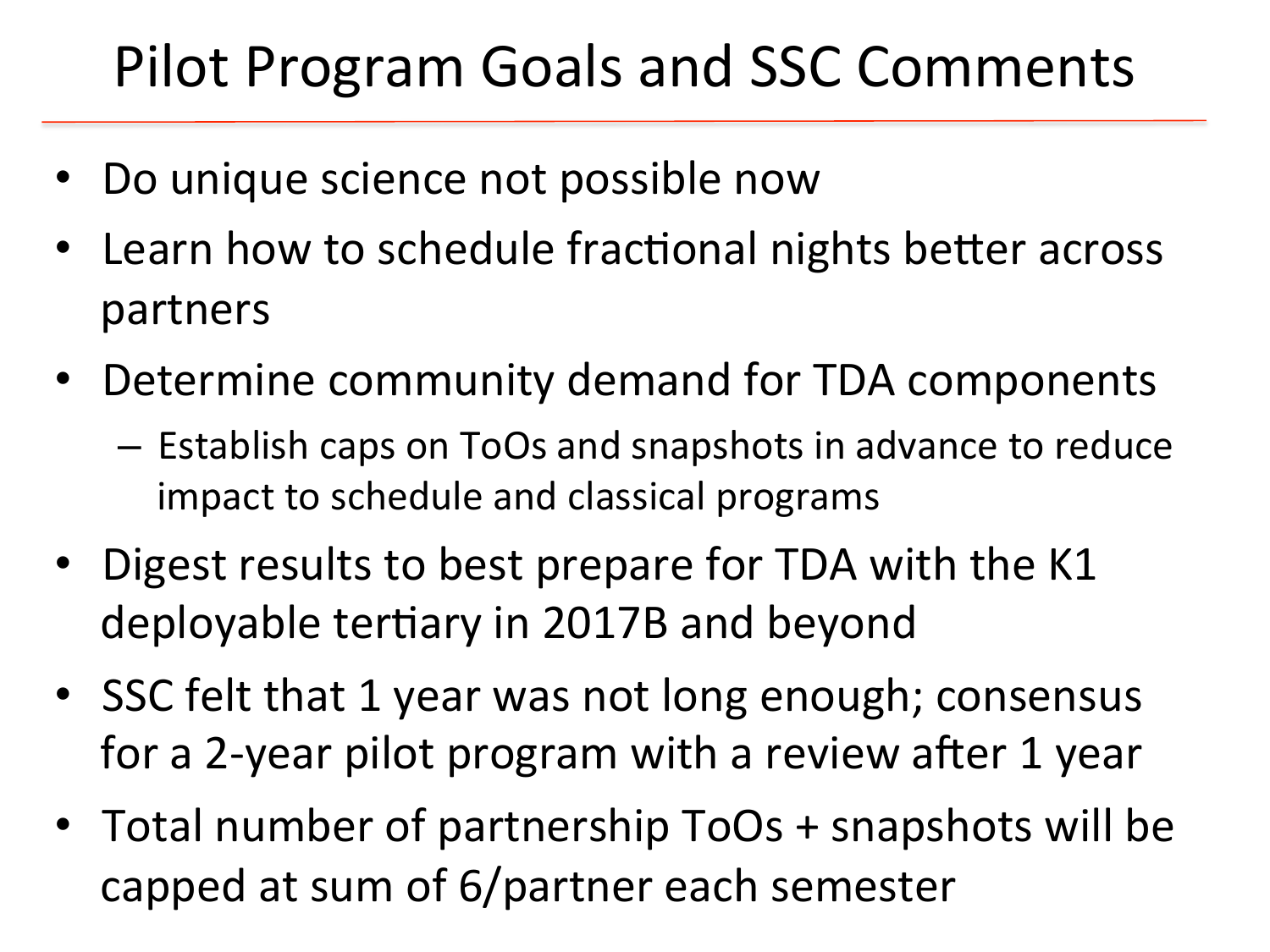# White Papers Selected for Funding

- 5 white paper proposals received. Criteria for funding include references to priorities in new Keck Strategic Science Plan
- . OSIRIS DRP to be funded directly by WMKO
- First phase of GLAO study recommended:
	- Focus on potential performance and feasibility
- $\bullet$ • MODIUS study recommended:
	- Refine science case and simplify instrument
- K2 Dichroic study to be re-focused on assessing science and feasibility of ESI + NIRES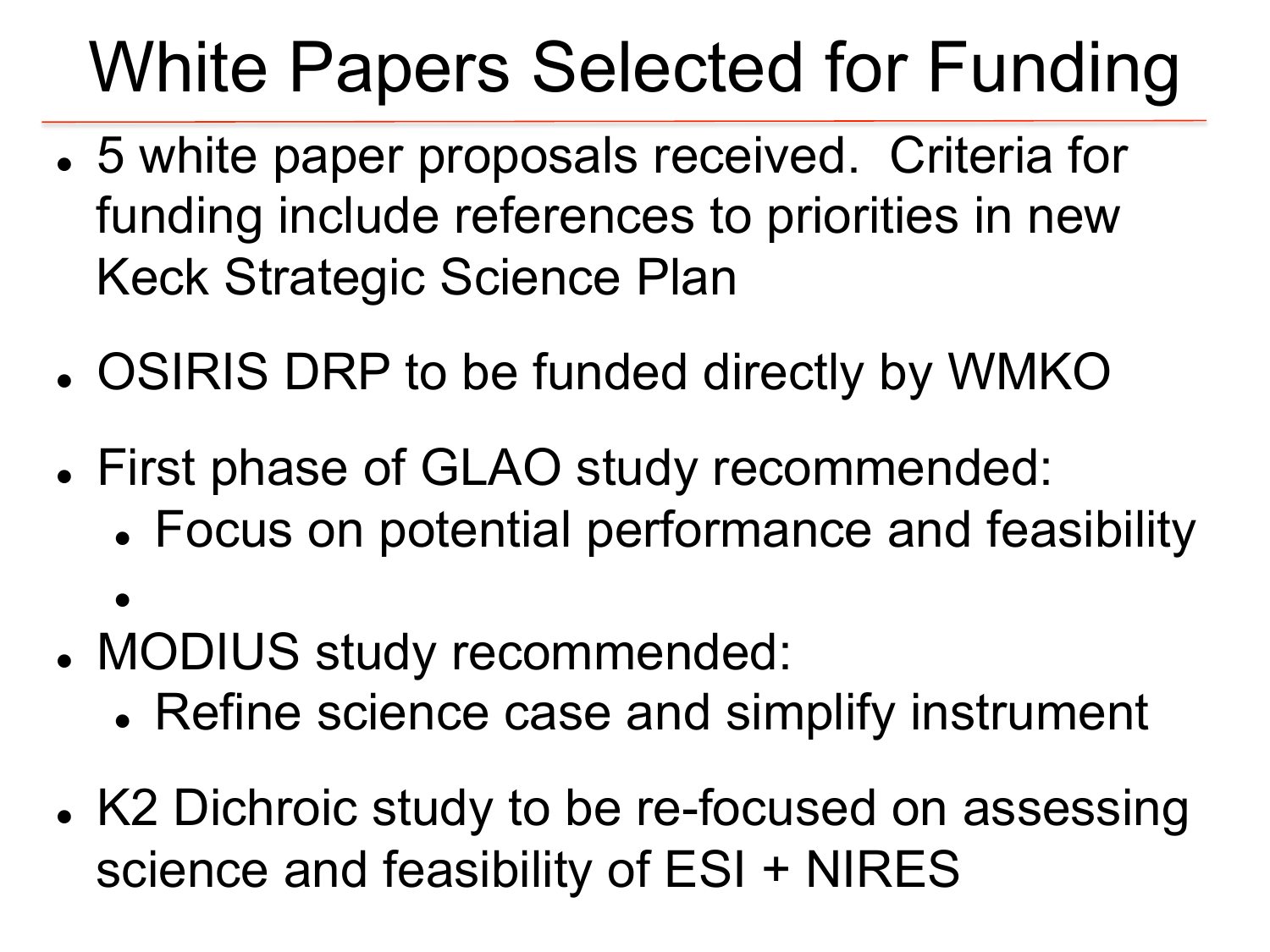#### Future ATI & MRI Programs

- Upcoming instrument proposal submissions:
	- ATI due in November
	- MRI due in January
- SSC encourages Keck community members to consult with SSC co-chairs regarding proposals for these opportunities